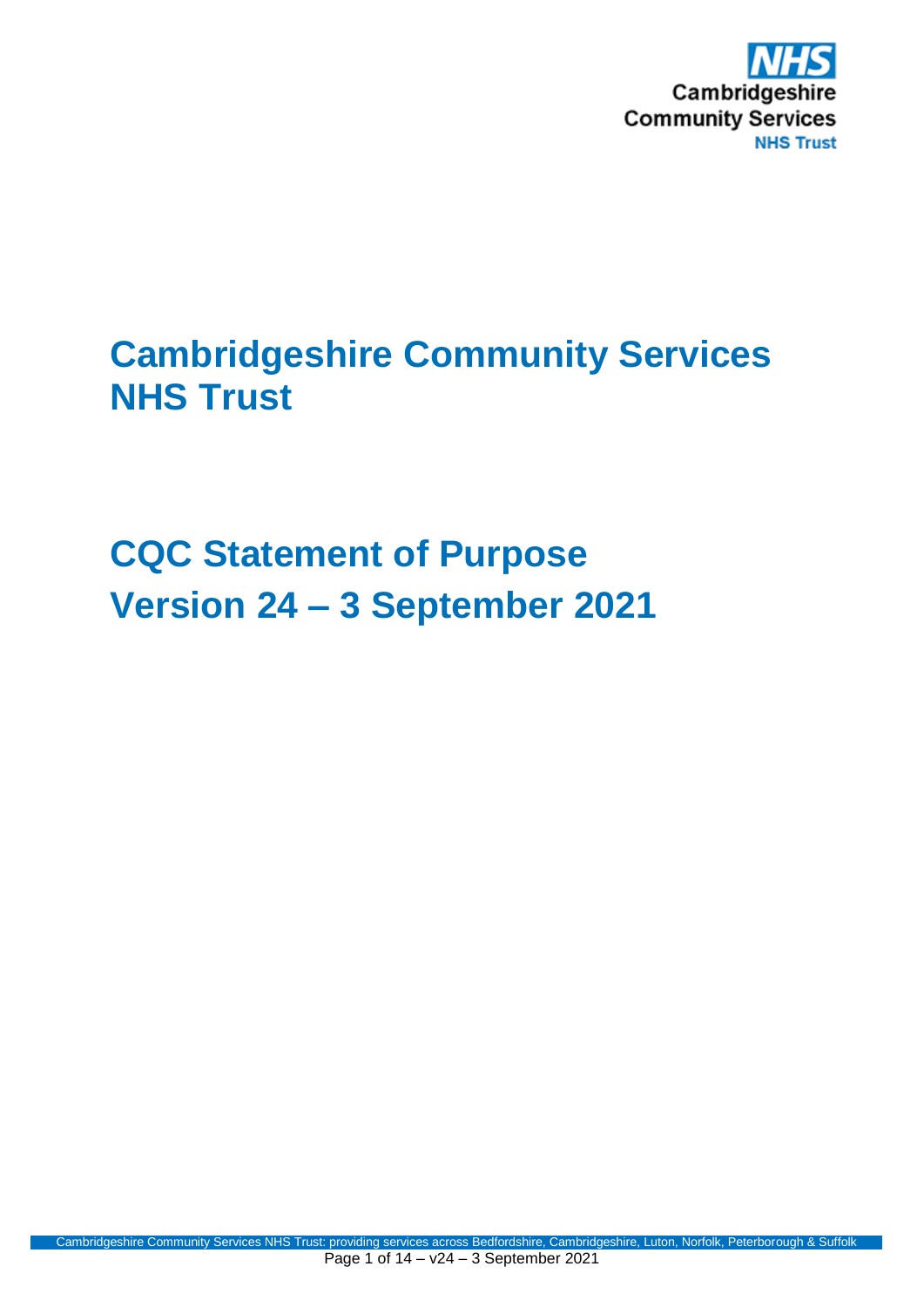| <b>Name of Service provider:</b><br>Address:   | <b>Cambridgeshire Community Services NHS Trust</b><br>Units 7 & 8 Meadow Park<br>Meadow Lane<br>St Ives<br>Cambridgeshire<br><b>PF2741G</b> |
|------------------------------------------------|---------------------------------------------------------------------------------------------------------------------------------------------|
| <b>Telephone Number:</b>                       | 0300 555 6655                                                                                                                               |
| Website:                                       | http://www.cambscommunityservices.nhs.uk                                                                                                    |
| <b>NHS Trust Code:</b>                         | <b>RYV</b>                                                                                                                                  |
| Nominated Person to whom CQC<br>serve Notices: | Kate Howard - Chief Nurse                                                                                                                   |

| <b>Version control</b> |                                                                                            |                                                                                                                                                                                                                                                                                                                                                                                                                                                                                                                                                                                                                                                                                                                                                                                                                                                                                                                                                                                                               |                                                                                                                    |
|------------------------|--------------------------------------------------------------------------------------------|---------------------------------------------------------------------------------------------------------------------------------------------------------------------------------------------------------------------------------------------------------------------------------------------------------------------------------------------------------------------------------------------------------------------------------------------------------------------------------------------------------------------------------------------------------------------------------------------------------------------------------------------------------------------------------------------------------------------------------------------------------------------------------------------------------------------------------------------------------------------------------------------------------------------------------------------------------------------------------------------------------------|--------------------------------------------------------------------------------------------------------------------|
| <b>Version</b>         | Page No.                                                                                   | <b>Description of change</b>                                                                                                                                                                                                                                                                                                                                                                                                                                                                                                                                                                                                                                                                                                                                                                                                                                                                                                                                                                                  | Date approved                                                                                                      |
| 1                      | N/A                                                                                        | First issue                                                                                                                                                                                                                                                                                                                                                                                                                                                                                                                                                                                                                                                                                                                                                                                                                                                                                                                                                                                                   | <b>April 2015</b>                                                                                                  |
| $\overline{2}$         | All                                                                                        | Removal of Palliative Care Services.<br>MSK services realigned to HQ (partially aligned in<br>previous version).<br>Prison Dental services removed as service no longer<br>provided.                                                                                                                                                                                                                                                                                                                                                                                                                                                                                                                                                                                                                                                                                                                                                                                                                          | <b>July 2015</b>                                                                                                   |
| 3                      | P5&P11                                                                                     | <b>Addition of School Immunisation Services</b>                                                                                                                                                                                                                                                                                                                                                                                                                                                                                                                                                                                                                                                                                                                                                                                                                                                                                                                                                               | September 2015                                                                                                     |
| $\overline{4}$         | P5 & P10/11                                                                                | Addition of Children's services in Norfolk                                                                                                                                                                                                                                                                                                                                                                                                                                                                                                                                                                                                                                                                                                                                                                                                                                                                                                                                                                    | November 2015                                                                                                      |
| 5&6                    | P <sub>8</sub><br>P <sub>3</sub><br>P4<br>P <sub>5</sub><br>P <sub>12</sub><br>P4,6,7,8,12 | Removal of Cambridgeshire Community Services<br>NHS Trust Out Of Hours Services at City Care<br>Centre (RYVY2) as a location with 3 x regulated<br>activities:<br>Transport services, triage and medical advice<br>$\bullet$<br>provided remotely<br>Diagnostic and screening procedures<br>$\bullet$<br>Treatment of disease, disorder or injury<br>Revision of trust's vision and objectives<br>Relocation of Dermatology services (Peterborough)<br>to HQ from City Care Centre<br>Removal of Luton iCaSH service due to transition out<br>of service.<br>Removal of Out Patient, Endoscopy and Phlebotomy<br>services from North Cambs Hospital location<br>(RYV02)<br>Redistribution of Musculoskeletal services to<br>established locations:<br>RYV02 North Cambs Hospital<br>$\bullet$<br>RYV03 Princess of Wales Hospital<br>$\bullet$<br>RYV04 Doddington Hospital<br>$\bullet$<br>RYV05 CCS at Hinchingbrooke Hospital<br>$\bullet$<br>Remaining MSK services continue registration at<br>$\bullet$ | V5 draft for<br>submission to<br>CQC re location<br>removal for<br>RYVY2<br><b>V6 April 2016</b><br>Board approved |
| $\overline{7}$         | P <sub>5</sub>                                                                             | HQ due to dispersed nature of this service<br>Addition of Bedford as an iCaSH hub                                                                                                                                                                                                                                                                                                                                                                                                                                                                                                                                                                                                                                                                                                                                                                                                                                                                                                                             | November 2016                                                                                                      |
| 8                      |                                                                                            | Board approved                                                                                                                                                                                                                                                                                                                                                                                                                                                                                                                                                                                                                                                                                                                                                                                                                                                                                                                                                                                                | November 2016                                                                                                      |
| $\overline{9}$         | P <sub>4</sub><br>P <sub>5</sub>                                                           | Reduced locations from 9 to 8<br><b>Removed Obesity service</b><br>Removed Randstad Court, Leagrave Clinic and<br>Clody House and added The Poynt, Redgrave<br>Gardens, Liverpool Road Health Centre and Marsh                                                                                                                                                                                                                                                                                                                                                                                                                                                                                                                                                                                                                                                                                                                                                                                                | May 2017                                                                                                           |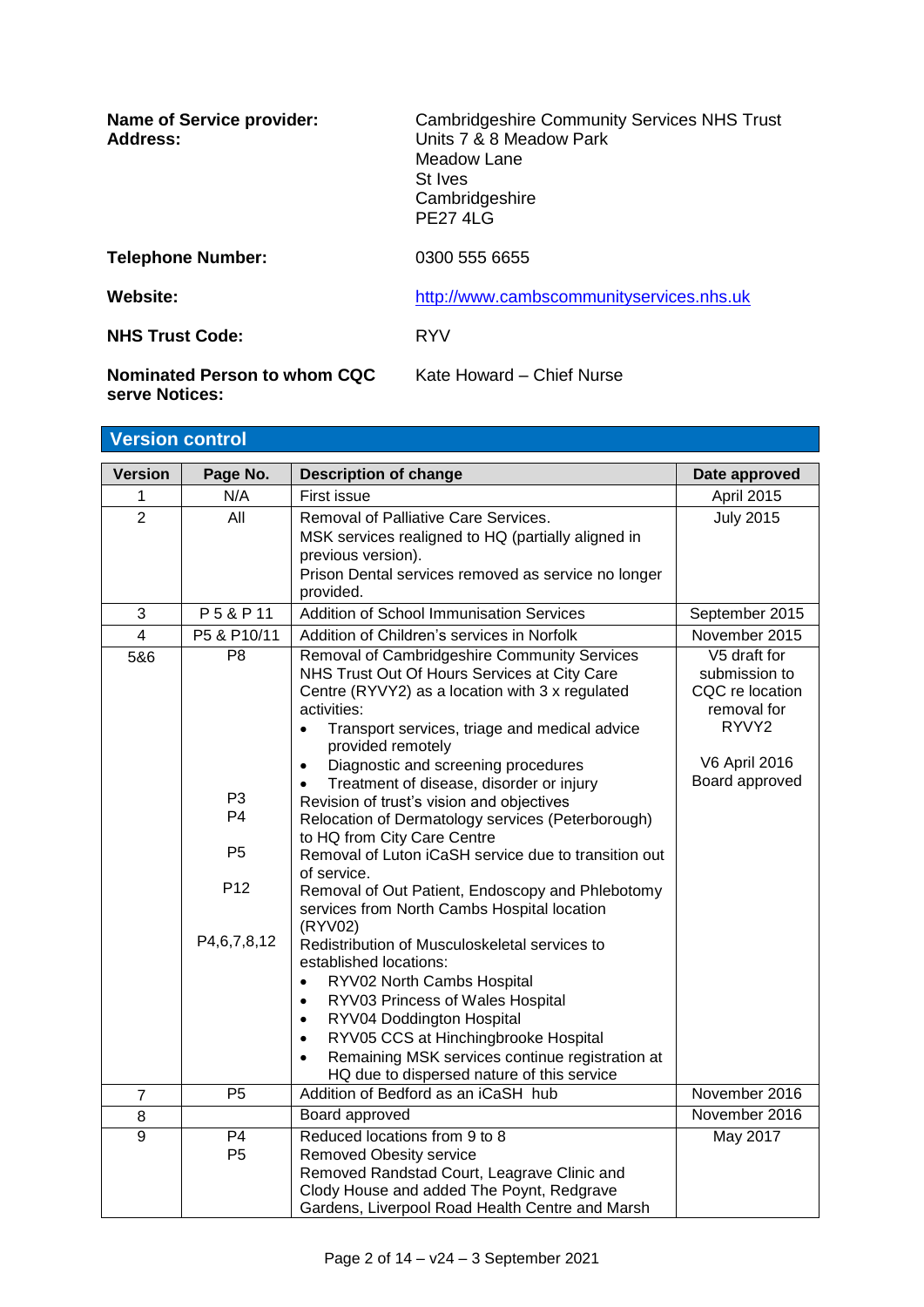| <b>Version</b> | Page No.        | <b>Description of change</b>                          | Date approved  |
|----------------|-----------------|-------------------------------------------------------|----------------|
|                |                 | Farm Health Centre                                    |                |
|                | P7              | Added MSK Physiotherapy to Brookfields location       |                |
|                |                 | Removed reference to Family Nurse Partnership,        |                |
|                |                 | Health Visiting, School Nursing and Healthy Schools   |                |
|                |                 | Programme and replaced with 0-19 services (HCP)       |                |
|                | P <sub>10</sub> | Removed Respite House location RYV X7                 |                |
|                | P11-13          | Removed Luton Drugs Service and Respite House         |                |
|                |                 | Added MSK to Brookfields Site                         |                |
|                |                 | Removed reference to Family Nurse Partnership,        |                |
|                |                 | Health Visiting, and School Nursing and replaced      |                |
|                |                 | with 0-19 services (HCP)                              |                |
| 9.1            | P <sub>2</sub>  | Updated Nominated Individual to J Sirett              | May 2017       |
|                | All             | Footer and logo updated                               |                |
| 10             | P <sub>5</sub>  | Removed reference to Dermatology (Peterborough)       | September 2017 |
|                |                 | from Head Quarters location (RYV61).                  |                |
|                | P7              | Added Emotional Health & Wellbeing Service to         |                |
|                |                 | Head Quarters location (RYV61), Children & Young      |                |
|                |                 | People Community Service.                             |                |
|                | P <sub>8</sub>  | Removed reference to Outpatient Services at both      |                |
|                |                 | Doddington Hospital (RYV04) and Princess of Wales     |                |
|                |                 | Hospital, Ely (RYV03).                                |                |
|                | P <sub>10</sub> | Amended CQC ID for Dental Access Centre from          |                |
|                |                 | RYVY3 to RYVA8.                                       |                |
|                | P <sub>12</sub> | Amended summary table to reflect above changes.       |                |
| 11             | P <sub>5</sub>  | Removed 2 x bases from list and list of services      | May 2018       |
|                |                 | amended to include Bedfordshire based services.       |                |
|                | P7              | Children and Young Peoples services list revised      |                |
|                | P11             | <b>Updated table</b>                                  |                |
| 12             | P <sub>2</sub>  | Chief Nurse's name updated.                           | November 2018  |
|                | P <sub>5</sub>  | Clarity provided around geography covered by          |                |
|                |                 | Location 1 (Head Quarters).                           |                |
|                | P <sub>5</sub>  | Clarity provided for MSK Physiotherapy locations.     |                |
|                | P <sub>5</sub>  | Paediatric Dietetics moved to Children & Young        |                |
|                |                 | People Community Services section on page 7.          |                |
|                | P <sub>5</sub>  | Location and building names removed from 'Adult       |                |
|                |                 | Services' section.                                    |                |
|                | P <sub>6</sub>  | Community Dental Services section updated to          |                |
|                |                 | provide clarity around Out of Hours Dental Services   |                |
|                |                 | listed under Location 1 and list of Dental Service    |                |
|                |                 | locations updated.                                    |                |
|                | P <sub>6</sub>  | Clarification provided around which locations have an |                |
|                |                 | out of hours service.                                 |                |
|                | P <sub>6</sub>  | Dunstable added to the list of locations for iCaSH    |                |
|                |                 | Services.                                             |                |
|                | P <sub>10</sub> | Clarification regarding out of hours service added to |                |
|                |                 | Dental Access Centre, Wisbech (Location 6).           |                |
|                | P11             | Clarification regarding out of hours service added to |                |
|                |                 | Dental Access Centre, Peterborough (Location 8).      |                |
|                | P11             | Reference to Minor Oral Surgery Service run by        |                |
|                |                 | another dental provider has been removed as it is     |                |
|                |                 | now carried out at this location (Location 8)         |                |
|                | P12-14          | Registered locations and regulated activities table   |                |
|                |                 | updated.                                              |                |
| 13             | P <sub>8</sub>  | Added Community Paediatrics and Children's            | March 2019     |
|                |                 | Community Eye Service to the list of services under   |                |
|                |                 | Children and Young People Community Services          |                |
|                |                 | (Location 1: Head Quarters RYV61).                    |                |
|                |                 | Removed reference to Hard to Reach and Hospital       |                |
|                |                 | Liaison Services from services listed under Children  |                |
|                |                 | and Young People Community Services (Location 1:      |                |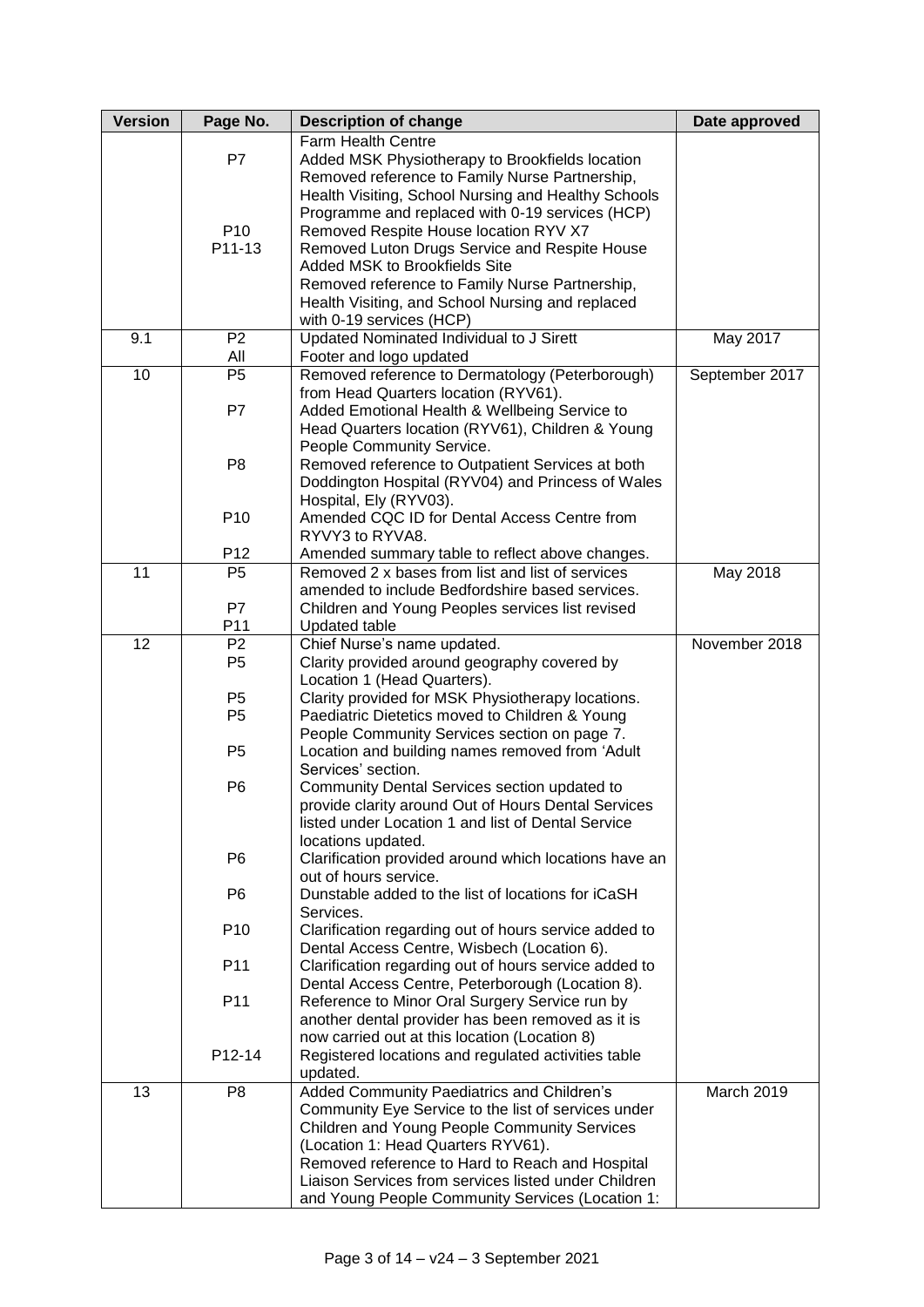| <b>Version</b> | Page No.          | <b>Description of change</b>                                      | Date approved    |
|----------------|-------------------|-------------------------------------------------------------------|------------------|
|                |                   | Head Quarters RYV61).                                             |                  |
|                | P <sub>10</sub>   | Removed reference to the following services from                  |                  |
|                |                   | Location 7 (Cambridgeshire Community Services at                  |                  |
|                |                   | Hinchingbrooke Hospital RYV05):                                   |                  |
|                |                   | Holly Ward (children's inpatient service)                         |                  |
|                |                   | Children's outpatient clinics                                     |                  |
|                | P11               | Special Care Baby Unit (SCBU)                                     |                  |
|                |                   | Added Children's Community Eye Service to the<br>summary table.   |                  |
|                |                   | Removed Hard to Reach Service from the summary                    |                  |
|                |                   | table.                                                            |                  |
| 14             | P <sub>5</sub>    | Statement regarding number of locations amended                   | September 2019   |
|                |                   | from 8 to 7 to reflect removal of one location.                   |                  |
|                | P <sub>9</sub>    | Removed location RYV08 as service now relocated                   |                  |
|                |                   | to location RYV02.                                                |                  |
|                |                   | Added location RYV02 to Surgical Procedures                       |                  |
|                |                   | regulated activity.                                               |                  |
|                | P <sub>10</sub>   | Trust's own location reference numbers adjusted                   |                  |
|                |                   | accordingly.                                                      |                  |
|                | P <sub>13</sub>   | Registered locations and regulated activities table               |                  |
| 15             |                   | updated.                                                          |                  |
|                | P <sub>2</sub> ,5 | Change to provider address and phone number.                      | September 2019   |
|                | P6,11             | Change to address for location RYV61                              |                  |
|                |                   | (Headquarters) effective from 21 October 2019.                    |                  |
| 16.1           | P7,9,10           | Removal of Out of Hours Dental Service provision                  | December 2019    |
|                |                   | from locations RYV61, RYV02 and RYVA8.                            |                  |
| 17             | $\overline{P}$    | Milton Keynes added to the list of locations for iCaSH            | March 2020       |
|                |                   | Services under location RYV61.                                    |                  |
|                |                   |                                                                   |                  |
|                |                   | Minor Oral Surgery, Kings Lynn, added to the list of              | March 2020       |
|                |                   | locations for Community Dental Services under                     |                  |
| 18             | P <sub>2</sub>    | location RYV61.                                                   | October 2020     |
|                |                   | Change of nominated person to Kate Howard, Chief<br>Nurse.        |                  |
|                |                   |                                                                   |                  |
|                | P7                | Special Care Dentistry, Ipswich and Bury St                       | October 2020     |
|                |                   | Edmunds added to the list of locations for                        |                  |
|                |                   | Community Dental Services under location RYV61.                   |                  |
| 19             | P <sub>8</sub>    | Addition of Covid-19 Mass Vaccination sites under                 | November 2020    |
|                |                   | location RYV61.                                                   |                  |
| 20             | P <sub>8</sub>    | Addition of Covid-19 Mass Vaccination pod sites                   | January 2021     |
|                |                   | under location RYV61                                              |                  |
| 21             | P <sub>8</sub>    | Addition of Covid-19 Mass Vaccination sites under                 | January 2021     |
|                | P <sub>8</sub>    | location RYV61.<br>Addition of new Covid-19 Mass Vaccination site | <b>June 2021</b> |
| 22             |                   | under location RYV61 (effective from 14 June 2021).               |                  |
|                |                   |                                                                   |                  |
|                | P <sub>8</sub>    | Removal of Covid-19 Mass Vaccination sites under                  | <b>June 2021</b> |
|                |                   | location RYV61 due to closure of sites (effective from            |                  |
|                |                   | 14 June 2021).                                                    |                  |
| 23             | P <sub>8</sub>    | Removal of School Immunisation Service from                       | September 2021   |
|                |                   | location RYV61 due to transfer to new provider                    |                  |
|                |                   | (effective from 1 September 2021).                                |                  |
|                |                   |                                                                   |                  |
|                | P <sub>12</sub>   | Removal of School Immunisation Service from the                   | September 2021   |
|                |                   | summary table.                                                    |                  |
| 24             | P <sub>9</sub>    | Removal of Covid-19 Mass Vaccination site (Old Law                | September 2021   |
|                |                   | Courts, Lowestoft) from location RYV61 (effective                 |                  |
|                |                   | from 8 August 2021) due to closure.                               |                  |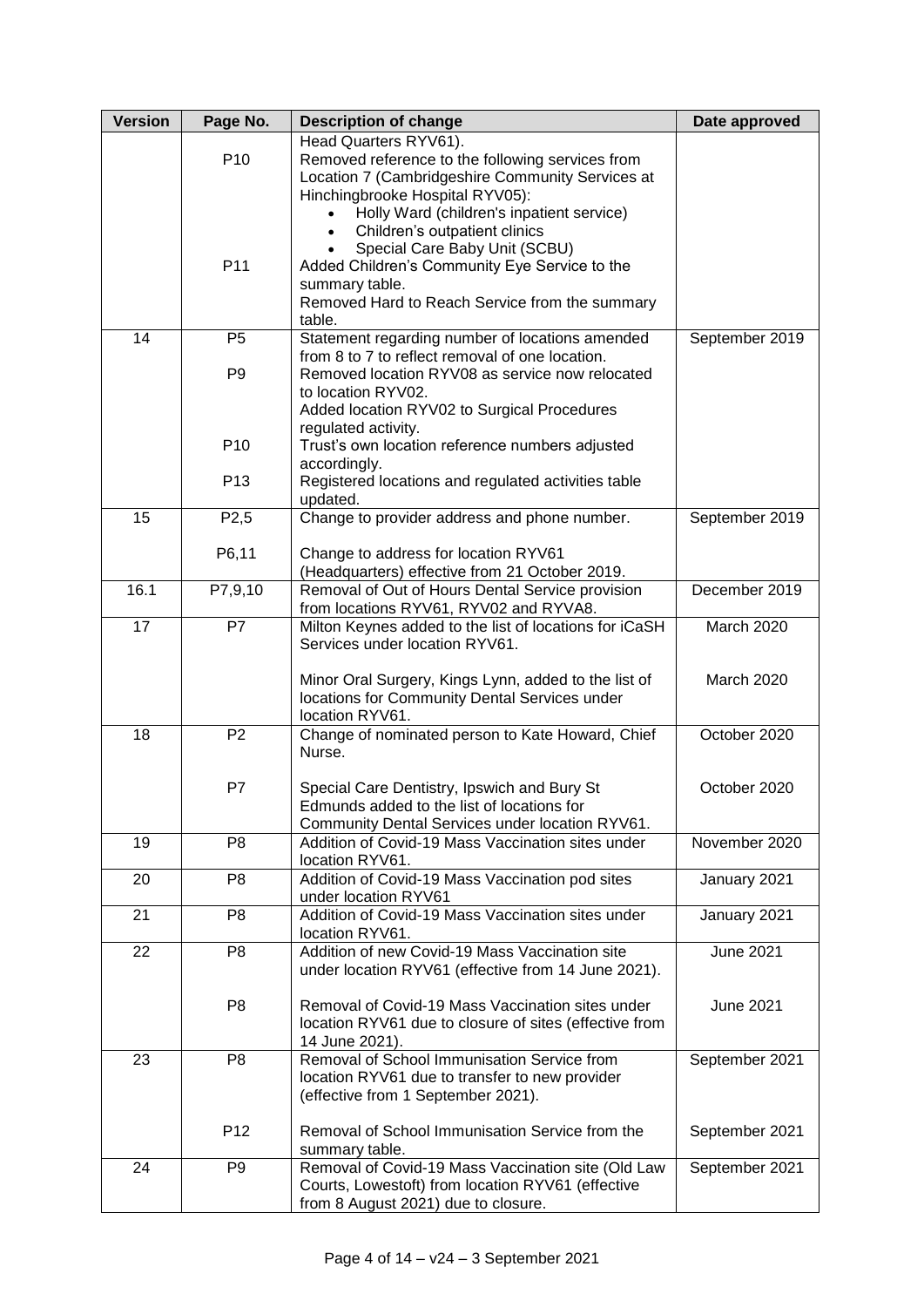| <b>Version</b> | Page No. | <b>Description of change</b>                                                                                                                                         | Date approved  |
|----------------|----------|----------------------------------------------------------------------------------------------------------------------------------------------------------------------|----------------|
|                | P9       | Removal of Covid-19 Mass Vaccination site (Corn<br>Exchange, King's Lynn) from location RYV61<br>(effective from 20 August 2021) due to move to<br>alternative site. | September 2021 |
|                | P9       | Addition of new Covid-19 Mass Vaccination site<br>(Shakespeare's Barn, King's Lynn) under location<br>RYV61 (effective from 25 August 2021).                         | September 2021 |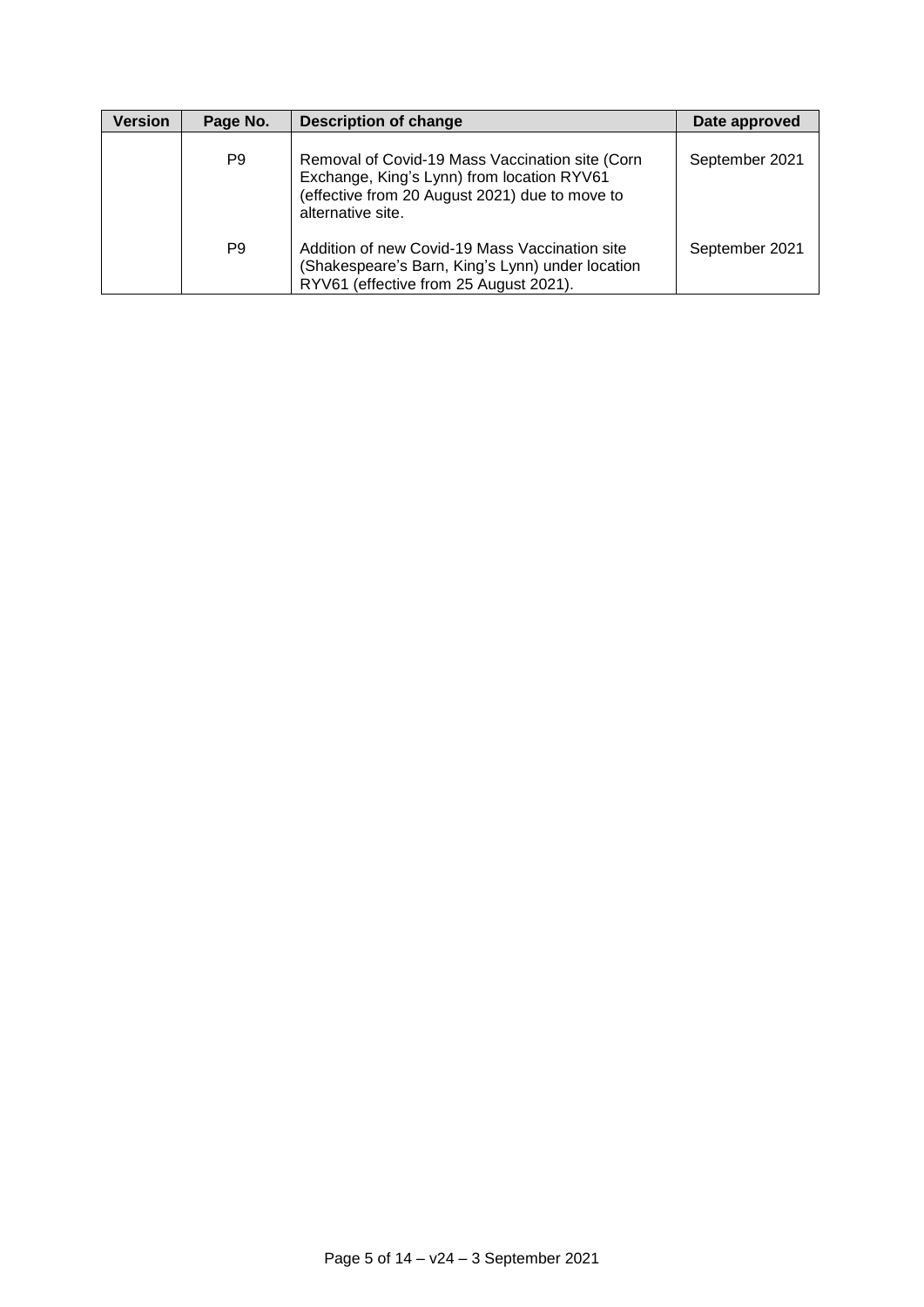#### **Vision and Mission**

Our vision is to provide high quality care through our excellent people.

Our mission is to improve the health and wellbeing of people across the diverse communities we serve.

### **Objectives**

Our objectives as a Trust are:

- **Provide outstanding care**
- **Collaborate with other organisations**
- **Be an excellent employer**
- **Be a sustainable organization**

### **Values**

- **H**onesty
- **E**mpathy
- **A**mbition
- **R**espect

Cambridgeshire Community Services NHS Trust is a provider of community health services serving the populations of Peterborough, Cambridgeshire, Luton, Suffolk, Norfolk and Bedfordshire.

Cambridgeshire Community Services NHS Trust has 7 registered locations. Our Head Quarters is Units 7 & 8 Meadow Park, Meadow Lane, St. Ives, Cambridgeshire PE27 4LG.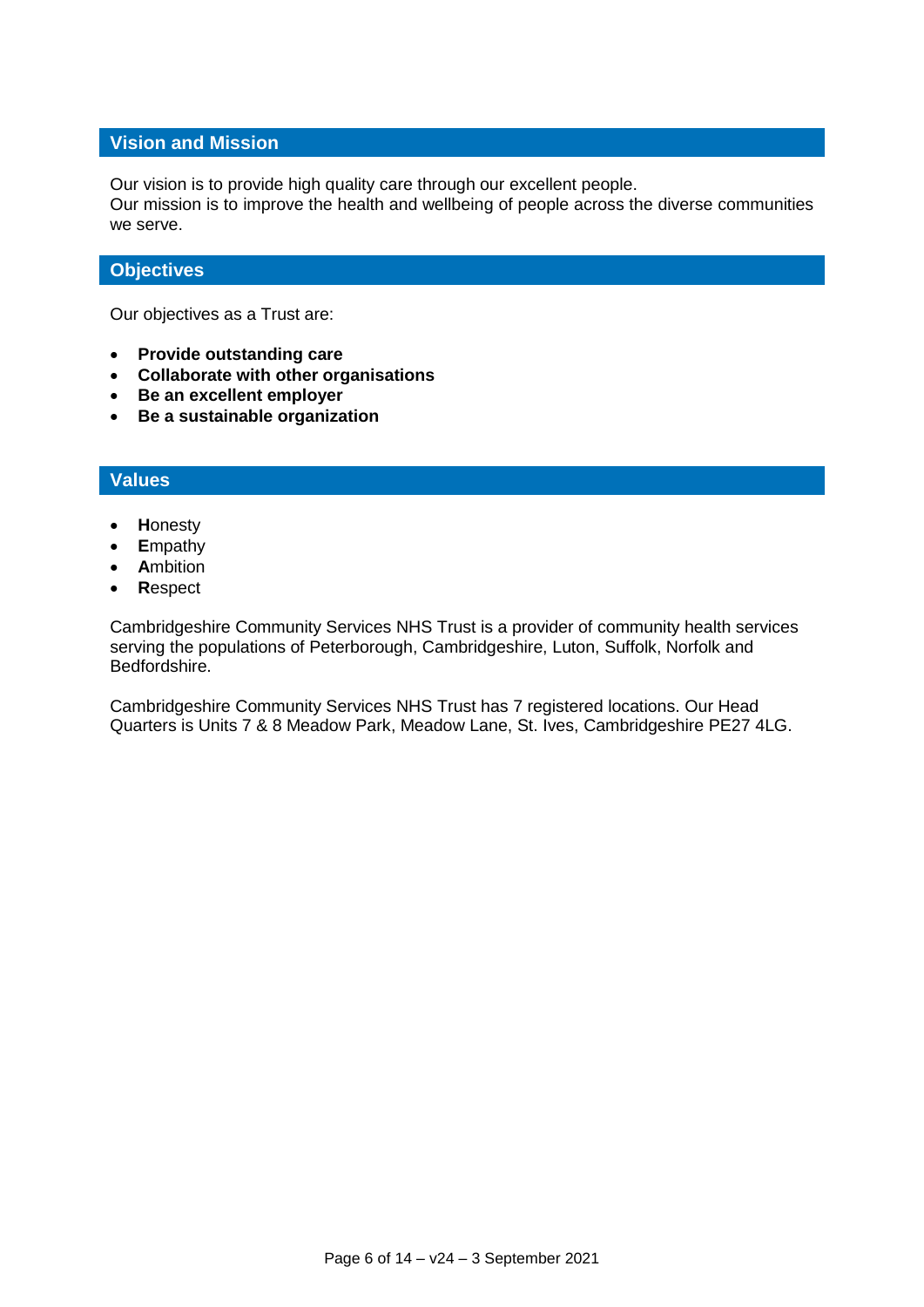## **LOCATIONS**

| <b>Location 1:</b>                                                   |                                                                                                                                                                                                                                                                                                                                                                                                                                                                                                 |
|----------------------------------------------------------------------|-------------------------------------------------------------------------------------------------------------------------------------------------------------------------------------------------------------------------------------------------------------------------------------------------------------------------------------------------------------------------------------------------------------------------------------------------------------------------------------------------|
| CQC ID: RYV61                                                        |                                                                                                                                                                                                                                                                                                                                                                                                                                                                                                 |
| <b>Name of location</b>                                              | <b>Head Quarters</b>                                                                                                                                                                                                                                                                                                                                                                                                                                                                            |
| <b>Address line 1</b>                                                | <b>Units 7 &amp; 8</b>                                                                                                                                                                                                                                                                                                                                                                                                                                                                          |
| <b>Address line 2</b>                                                | Meadow Lane                                                                                                                                                                                                                                                                                                                                                                                                                                                                                     |
| <b>Address line 3</b>                                                | St Ives                                                                                                                                                                                                                                                                                                                                                                                                                                                                                         |
| <b>Address line 4</b>                                                | Cambridgeshire                                                                                                                                                                                                                                                                                                                                                                                                                                                                                  |
| <b>Address line 5</b>                                                | <b>PE27 4LG</b>                                                                                                                                                                                                                                                                                                                                                                                                                                                                                 |
| <b>Brief description of</b><br><b>location</b>                       | Units 7 & 8 Meadow Lane is the Head Quarters located in the centre of<br>St Ives, Cambridgeshire and is registered to provide the regulated activities<br>listed below.                                                                                                                                                                                                                                                                                                                         |
|                                                                      | <b>Family planning services</b><br>Treatment of disease, disorder or injury<br>Surgical procedures<br>Diagnostic and screening procedures<br>Personal care                                                                                                                                                                                                                                                                                                                                      |
|                                                                      | A wide range of healthcare services, including the following, are registered at<br>Head Quarters and provided across Bedfordshire, Cambridgeshire, Luton,<br>Peterborough, Norfolk and Suffolk.                                                                                                                                                                                                                                                                                                 |
| <b>Musculo-Skeletal</b><br>(MSK)<br>Physiotherapy<br><b>Services</b> | A range of MSK Services are provided across the Cambridgeshire and<br>Peterborough region. Those not listed below are registered at individual<br>locations where relevant.<br>Musculoskeletal Physiotherapy (Peterborough)                                                                                                                                                                                                                                                                     |
| <b>Adult Services</b>                                                | A further range of adult healthcare services and expert advice are registered at<br>Head Quarters and provided from Luton and Bedfordshire:                                                                                                                                                                                                                                                                                                                                                     |
|                                                                      | The following services are provided:                                                                                                                                                                                                                                                                                                                                                                                                                                                            |
|                                                                      | <b>Bedfordshire</b><br><b>Acquired Brain Injury Service</b><br>$\bullet$<br><b>Neuro-Rehabilitation Service</b><br>$\bullet$                                                                                                                                                                                                                                                                                                                                                                    |
|                                                                      | Luton<br>All aspects of the treatment and management of skin and soft tissue<br>$\bullet$<br>wounds including acute surgical wounds, pressure ulcers and all forms of<br>leg ulceration<br><b>Cancer and Palliative Care</b><br>$\bullet$<br><b>Community Nursing services</b><br>$\bullet$<br>Community Specialist Nurses i.e. Diabetes, Parkinson's, Respiratory,<br>$\bullet$<br>Deep Vein Thrombosis & Anticoagulation service<br>Haemoglobinopathy<br>$\bullet$<br>Phlebotomy<br>$\bullet$ |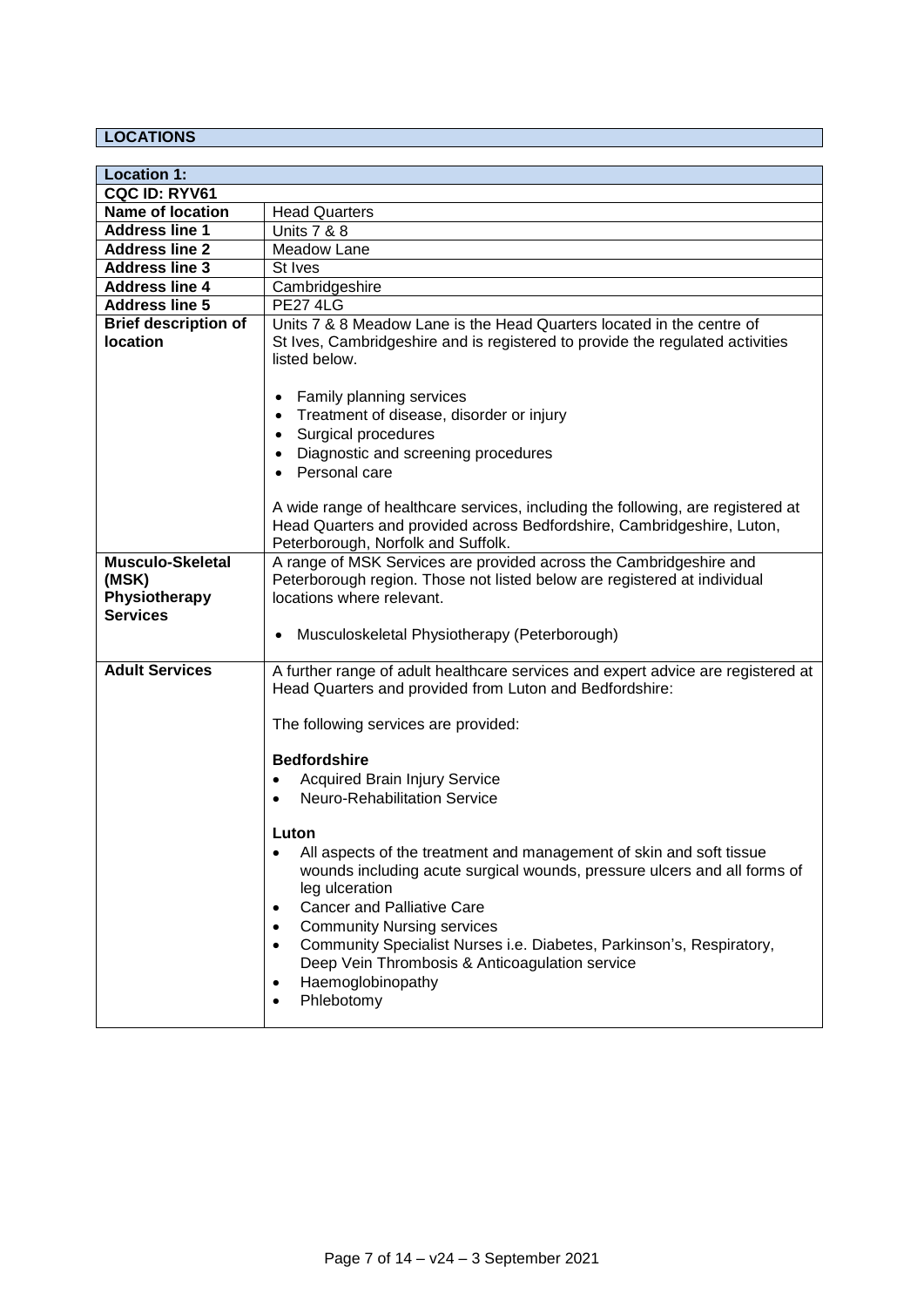| <b>Location 1:</b>                                                                        |                                                                                                                                                                                                                                                                                                                                                                                                                                                                                                                                                                                                                                                                                                                                                                                                                                                                                                                                                        |
|-------------------------------------------------------------------------------------------|--------------------------------------------------------------------------------------------------------------------------------------------------------------------------------------------------------------------------------------------------------------------------------------------------------------------------------------------------------------------------------------------------------------------------------------------------------------------------------------------------------------------------------------------------------------------------------------------------------------------------------------------------------------------------------------------------------------------------------------------------------------------------------------------------------------------------------------------------------------------------------------------------------------------------------------------------------|
| <b>Community Dental</b><br><b>Services</b>                                                | Community Dental Services, registered at Head Quarters, are provided from:                                                                                                                                                                                                                                                                                                                                                                                                                                                                                                                                                                                                                                                                                                                                                                                                                                                                             |
|                                                                                           | Addenbrooke's Hospital, Cambridge<br>$\bullet$<br>Brookfields Hospital, Cambridge<br>$\bullet$<br>Hinchingbrooke Hospital, Huntingdon<br>$\bullet$<br>Princess of Wales Hospital, Ely<br>$\bullet$<br>Peterborough City Hospital, Peterborough<br>$\bullet$<br>Newmarket Hospital, Suffolk<br>$\bullet$<br><b>Community Dental Services, Bury St Edmunds</b><br>$\bullet$<br>Minor Oral Surgery Services based in the Dental Access Centre, King's<br>$\bullet$<br>Lynn<br>Special Care Dentistry, Ipswich and Bury St Edmunds<br>$\bullet$<br>NB: The Dental Access Centres at Wisbech and Peterborough are registered<br>as their own location.<br>A home service is provided for those with profound disabilities who are unable<br>to attend dental premises. Dental public health work also takes place at many                                                                                                                                   |
|                                                                                           | locations in the community including mental health wards and learning<br>disability group homes.                                                                                                                                                                                                                                                                                                                                                                                                                                                                                                                                                                                                                                                                                                                                                                                                                                                       |
| Integrated<br><b>Contraception and</b><br><b>Sexual Health</b><br><b>Services (iCaSH)</b> | Integrated Contraception and Sexual Health Services (iCaSH) are<br>registered at Head Quarters and are delivered by the Trust in a hub and spoke<br>model from:<br><b>Bedford</b><br>$\bullet$<br><b>Bury St Edmunds</b><br>$\bullet$<br>Cambridge<br>$\bullet$<br>Dunstable<br>$\bullet$<br><b>Great Yarmouth</b><br>$\bullet$<br>Huntingdon<br>$\bullet$<br>Ipswich<br>$\bullet$<br>King's Lynn<br>$\bullet$<br>Lowestoft<br>$\bullet$<br><b>Milton Keynes</b><br>$\bullet$<br><b>Norwich</b><br>$\bullet$<br>Peterborough<br>Wisbech                                                                                                                                                                                                                                                                                                                                                                                                                |
| <b>Children and Young</b><br><b>People Community</b><br><b>Services</b>                   | Children and Young People Community Services are registered at Head<br>Quarters and delivered from a number of locations across Bedfordshire,<br>Cambridgeshire, Luton, Norfolk and Suffolk.<br>Services are provided by a number of teams, e.g. Community Consultant<br>Paediatricians who work in partnership with Community Children's Nurses,<br>therapists and other agencies.<br>The following services are provided:<br>0-19 years services (HCP)<br>٠<br>Children's Additional Needs - Community Nursing, Continuing Care,<br>Special Needs School Nursing, Specialist Nurses<br><b>Community Paediatrics</b><br>$\bullet$<br><b>Children's Community Nursing</b><br>$\bullet$<br><b>Children's Community Eye Service</b><br>$\bullet$<br><b>Community Paediatric Audiology</b><br>$\bullet$<br><b>Emotional Health &amp; Wellbeing Service</b><br>$\bullet$<br>Infant Feeding Team (Pre-school & breastfeeding)<br>٠<br>Looked After Children |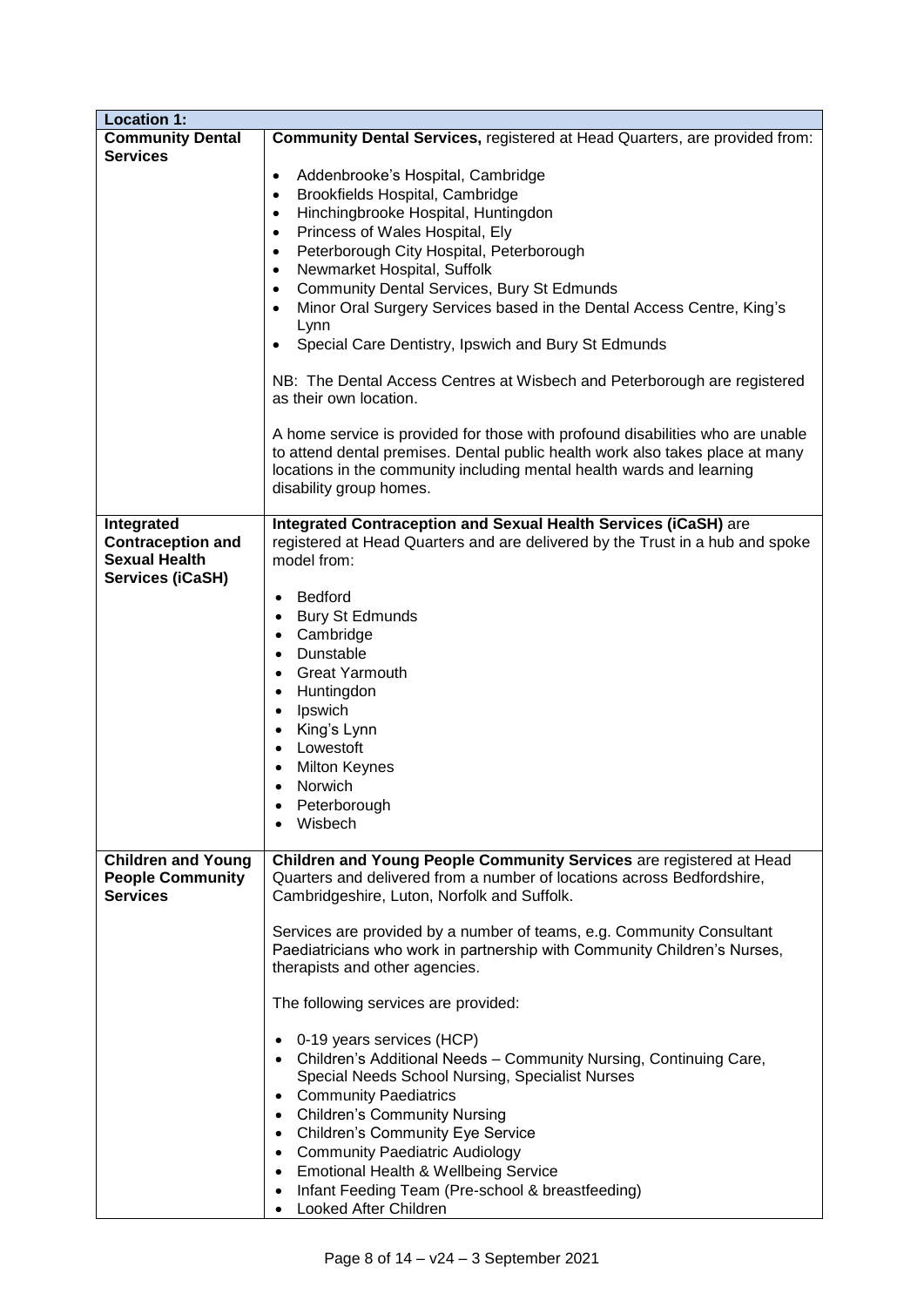| <b>Location 1:</b>                                      |                                                                                                                                                                                                                                                                                                                                                                                                                                                                                                                                                                                                                                                                                                                                                                                                                                                                                                                                                                                                                                                                                                                                                                                                                                                                                                                                                                                                                                                                                                                     |
|---------------------------------------------------------|---------------------------------------------------------------------------------------------------------------------------------------------------------------------------------------------------------------------------------------------------------------------------------------------------------------------------------------------------------------------------------------------------------------------------------------------------------------------------------------------------------------------------------------------------------------------------------------------------------------------------------------------------------------------------------------------------------------------------------------------------------------------------------------------------------------------------------------------------------------------------------------------------------------------------------------------------------------------------------------------------------------------------------------------------------------------------------------------------------------------------------------------------------------------------------------------------------------------------------------------------------------------------------------------------------------------------------------------------------------------------------------------------------------------------------------------------------------------------------------------------------------------|
|                                                         | • Paediatric Dietetics<br>• Paediatric Physiotherapy and Occupational Therapy<br>• Paediatric Speech and Language Therapy<br>Vision, Hearing Screening and National Child Measurement Programme<br>Youth Offending Team                                                                                                                                                                                                                                                                                                                                                                                                                                                                                                                                                                                                                                                                                                                                                                                                                                                                                                                                                                                                                                                                                                                                                                                                                                                                                             |
| <b>Covid-19 Mass</b><br><b>Vaccination</b><br>Programme | Covid-19 Mass Vaccination Clinics are registered at Head Quarters and<br>delivered from the following locations:<br>Castle Quarter, Norwich<br>$\bullet$<br>City Care Centre, Peterborough<br>$\bullet$<br>Norwich Community Hospital, Norwich<br>$\bullet$<br>Covid-19 Mass Vaccination Pods are registered at Head Quarters and<br>delivered from the following locations:<br><b>Cambridgeshire &amp; Peterborough</b><br>Peterborough United Football Club, Peterborough<br>$\bullet$<br>30 Grafton Centre, Cambridge<br>$\bullet$<br>Chesterton Indoor Bowls Club, Cambridge<br>$\bullet$<br>Cherry Hinton Village Leisure Centre, Cambridge<br>$\bullet$<br>Horsefair Supermarket, Wisbech<br>$\bullet$<br>Oak Tree Centre, Huntingdon<br>$\bullet$<br>East of England Showground, Peterborough<br>$\bullet$<br>Oliver Cromwell Hotel, March<br>$\bullet$<br>Dolphin Hotel, St Ives<br>$\bullet$<br>The Guildhall, Cambridge<br>$\bullet$<br>The Hive, Ely<br>$\bullet$<br>The Eatons Centre, Eaton Socon<br>$\bullet$<br><b>Norfolk &amp; Waveney</b><br>Connaught Hall, Attleborough<br>$\bullet$<br>Oasis Leisure Centre, Hunstanton<br>$\bullet$<br>Brighthouse Market Gate, Great Yarmouth<br>$\bullet$<br>Beetley Ward, Dereham Hospital, Dereham<br>$\bullet$<br>Lescalles Ward, Kelling Hospital, Holt<br>$\bullet$<br>Shakespeare's Barn, King's Lynn<br>$\bullet$<br>Paddock Road Surgery, Harleston<br>$\bullet$<br>The Green Britain Centre, Swaffham<br>$\bullet$<br>Acle Recreation Centre, Acle |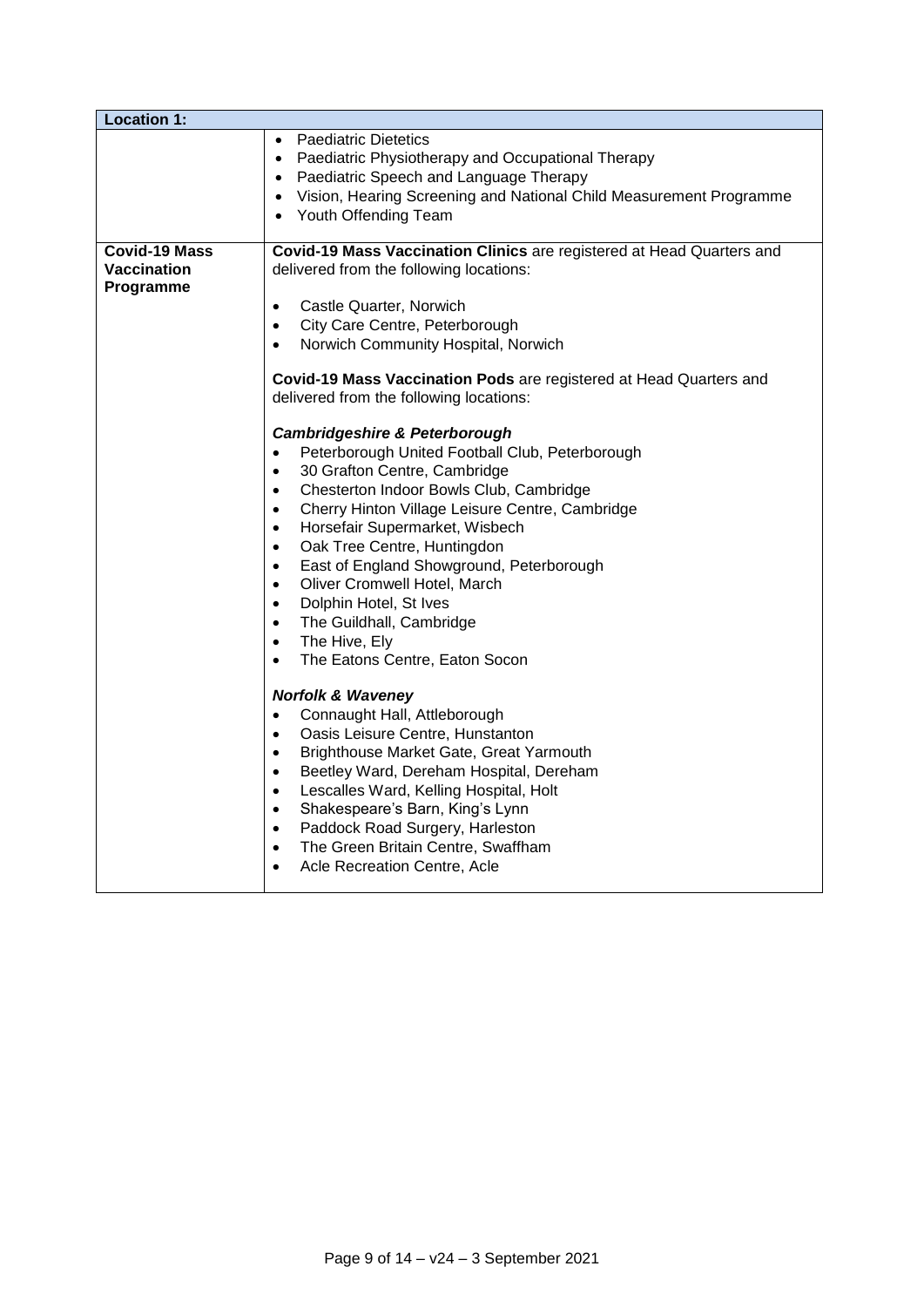| <b>Location 2:</b>          |                                                                                                                                                                                   |
|-----------------------------|-----------------------------------------------------------------------------------------------------------------------------------------------------------------------------------|
| <b>CQC ID: RYV01</b>        |                                                                                                                                                                                   |
| Name of location            | <b>Brookfields Hospital</b>                                                                                                                                                       |
| <b>Address line 1</b>       | 351 Mill Road                                                                                                                                                                     |
| <b>Address line 2</b>       | Cambridge                                                                                                                                                                         |
| <b>Address line 3</b>       | Cambridgeshire                                                                                                                                                                    |
| <b>Address line 4</b>       | CB <sub>1</sub> 3DF                                                                                                                                                               |
| <b>Brief description of</b> | Brookfields Hospital is a community hospital site registered to provide the                                                                                                       |
| <b>location</b>             | following regulated activities:                                                                                                                                                   |
|                             | Treatment of disease, disorder or injury<br>Diagnostic and screening procedures<br>The following services are provided:<br>Dental services<br>Musculoskeletal Physiotherapy (MSK) |

| <b>Location 3:</b>          |                                                                                                                                                                                              |
|-----------------------------|----------------------------------------------------------------------------------------------------------------------------------------------------------------------------------------------|
|                             |                                                                                                                                                                                              |
| <b>CQC ID: RYV03</b>        |                                                                                                                                                                                              |
| Name of location            | <b>Princess of Wales Hospital</b>                                                                                                                                                            |
| <b>Address line 1</b>       | Lynn Road                                                                                                                                                                                    |
| <b>Address line 2</b>       | Ely                                                                                                                                                                                          |
| <b>Address line 3</b>       | Cambridgeshire                                                                                                                                                                               |
| <b>Address line 4</b>       | CB6 1DN                                                                                                                                                                                      |
| <b>Brief description of</b> | The Princess of Wales Hospital site is registered to provide the following                                                                                                                   |
| <b>location</b>             | regulated activities:                                                                                                                                                                        |
|                             | Treatment of disease, disorder or injury<br>Diagnostic and screening procedures<br>The following services are provided:<br>Musculoskeletal Physiotherapy (MSK)<br>The Oliver Zangwill Centre |

| <b>Location 4:</b>                             |                                                                                                                                                                                                                                                                                                                                                                                                                                                       |
|------------------------------------------------|-------------------------------------------------------------------------------------------------------------------------------------------------------------------------------------------------------------------------------------------------------------------------------------------------------------------------------------------------------------------------------------------------------------------------------------------------------|
| <b>CQC ID: RYV02</b>                           |                                                                                                                                                                                                                                                                                                                                                                                                                                                       |
| Name of location                               | North Cambridgeshire Hospital                                                                                                                                                                                                                                                                                                                                                                                                                         |
| <b>Address line 1</b>                          | The Park                                                                                                                                                                                                                                                                                                                                                                                                                                              |
| <b>Address line 2</b>                          | Wisbech                                                                                                                                                                                                                                                                                                                                                                                                                                               |
| <b>Address line 3</b>                          | Cambridgeshire                                                                                                                                                                                                                                                                                                                                                                                                                                        |
| <b>Address line 4</b>                          | <b>PE13 3AB</b>                                                                                                                                                                                                                                                                                                                                                                                                                                       |
| <b>Brief description of</b><br><b>location</b> | North Cambs Hospital site is registered to provide the following regulated<br>activities:                                                                                                                                                                                                                                                                                                                                                             |
|                                                | Treatment of disease, disorder or injury<br>$\bullet$<br>Diagnostic and screening procedures<br>Surgical procedures<br>The following services are provided:<br>Musculoskeletal Physiotherapy (MSK)<br>$\bullet$<br>Dental Access Centre. This service is available to patients requiring<br>$\bullet$<br>emergency dental treatment. The community service is a referral service<br>for special needs adults and children and for minor oral surgery. |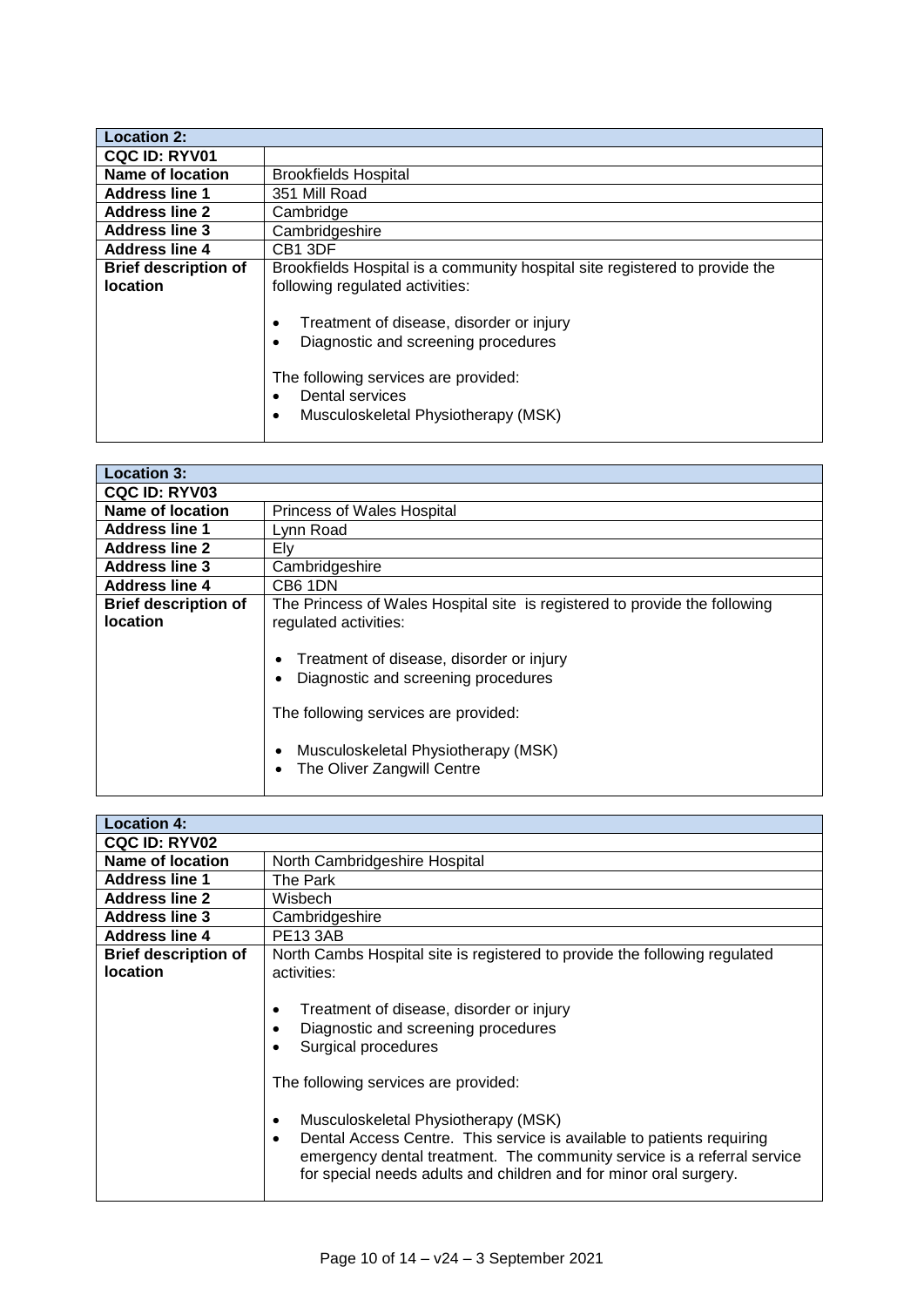| <b>Location 5:</b>                             |                                                                                                                                                                                                                                                                             |
|------------------------------------------------|-----------------------------------------------------------------------------------------------------------------------------------------------------------------------------------------------------------------------------------------------------------------------------|
| <b>CQC ID: RYV04</b>                           |                                                                                                                                                                                                                                                                             |
| Name of location                               | Doddington Hospital                                                                                                                                                                                                                                                         |
| <b>Address line 1</b>                          | Benwick Road                                                                                                                                                                                                                                                                |
| <b>Address line 2</b>                          | Doddington                                                                                                                                                                                                                                                                  |
| <b>Address line 3</b>                          | March                                                                                                                                                                                                                                                                       |
| <b>Address line 4</b>                          | Cambridgeshire                                                                                                                                                                                                                                                              |
| <b>Address line 5</b>                          | <b>PE15 0UG</b>                                                                                                                                                                                                                                                             |
| <b>Brief description of</b><br><b>location</b> | Doddington Community Hospital site is registered to provide the following<br>regulated activities:<br>Treatment of disease disorder or injury<br>Diagnostic and screening procedure services<br>The following services are provided:<br>Musculoskeletal Physiotherapy (MSK) |

| <b>Location 6:</b>                             |                                                                                                                                                                                                                                                                                                                               |
|------------------------------------------------|-------------------------------------------------------------------------------------------------------------------------------------------------------------------------------------------------------------------------------------------------------------------------------------------------------------------------------|
| <b>CQC ID: RYV05</b>                           |                                                                                                                                                                                                                                                                                                                               |
| Name of location                               | Cambridgeshire Community Services at Hinchingbrooke Hospital                                                                                                                                                                                                                                                                  |
| <b>Address line 1</b>                          | Hinchingbrooke Hospital                                                                                                                                                                                                                                                                                                       |
| <b>Address line 2</b>                          | Hinchingbrooke Park                                                                                                                                                                                                                                                                                                           |
| <b>Address line 3</b>                          | Huntingdon                                                                                                                                                                                                                                                                                                                    |
| <b>Address line 4</b>                          | Cambridgeshire                                                                                                                                                                                                                                                                                                                |
| <b>Address line 5</b>                          | <b>PE29 6NT</b>                                                                                                                                                                                                                                                                                                               |
| <b>Brief description of</b><br><b>location</b> | Cambridgeshire Community Services NHS Trust at Hinchingbrooke Hospital is<br>registered to provide the following regulated activities:<br>Treatment of disease disorder or injury<br>Diagnostic and screening procedures from this location<br>The following service is provided:<br>Musculoskeletal Physiotherapy (MSK)<br>٠ |

| <b>Location 7:</b>          |                                                                                                                                                                                |
|-----------------------------|--------------------------------------------------------------------------------------------------------------------------------------------------------------------------------|
| <b>CQC ID: RYVA8</b>        |                                                                                                                                                                                |
| Name of location            | Dental Access Centre Peterborough                                                                                                                                              |
| <b>Address line 1</b>       | 5 Midgate                                                                                                                                                                      |
| <b>Address line 2</b>       | Peterborough                                                                                                                                                                   |
| <b>Address line 3</b>       | Cambridgeshire                                                                                                                                                                 |
| <b>Address line 4</b>       | PE <sub>1</sub> 1TN                                                                                                                                                            |
| <b>Brief description of</b> | The Dental Access Centre is registered to provide the following regulated                                                                                                      |
| <b>location</b>             | activities:                                                                                                                                                                    |
|                             | Treatment of disease disorder or injury                                                                                                                                        |
|                             | Diagnostic and screening procedures                                                                                                                                            |
|                             | Surgical procedures                                                                                                                                                            |
|                             | The Dental Access Centre can be accessed by patients requiring urgent<br>treatment who are not currently under the care of a General Dental<br>Practitioner.                   |
|                             | Patients with a sensory impairment, physical or learning disability, mental<br>health illness or a complex medical history can be seen by a specialist dental<br>practitioner. |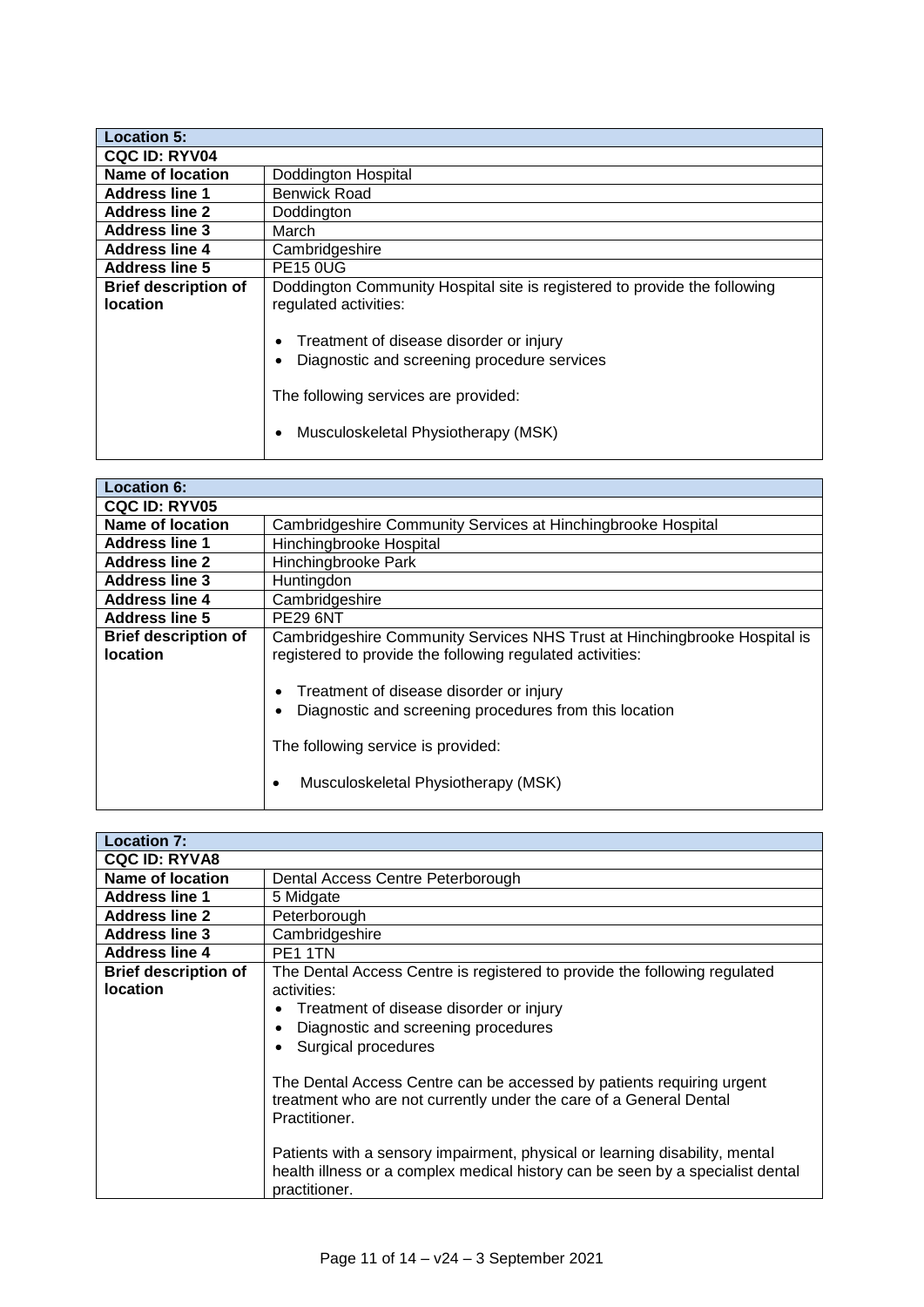The table below shows CCS NHS Trust's registered locations and the regulated activities, service name and type for each location.

| <b>Registered Location</b>                       |                                            |                                              |                     |                | <b>Regulated Activities</b>                         |                 |                                      | <b>CCS Service Name</b>                                                  | <b>CQC Service type</b>                |                            |                                     |                                     |                       |                                               |                        |                                        |                               |                                                                                   |                                                                       |                              |                               |                            |
|--------------------------------------------------|--------------------------------------------|----------------------------------------------|---------------------|----------------|-----------------------------------------------------|-----------------|--------------------------------------|--------------------------------------------------------------------------|----------------------------------------|----------------------------|-------------------------------------|-------------------------------------|-----------------------|-----------------------------------------------|------------------------|----------------------------------------|-------------------------------|-----------------------------------------------------------------------------------|-----------------------------------------------------------------------|------------------------------|-------------------------------|----------------------------|
|                                                  | Treatment of disease, disorder or<br>mjury | procedures<br>screening<br>and<br>Diagnostic | Surgical Procedures | Personal Care  | Accommodation for treatment for<br>substance misuse | Family Planning | Transport, Triage and Medical Advice |                                                                          | Community Healthcare Services<br>(CHC) | (ACS)<br>Services<br>Acute | Doctors Consultation Services (DCS) | (DTS)<br>Doctors Treatment Services | Dental Services (DEN) | Diagnostic and/or Screening Services<br>(DSS) | Hospice Services (HPS) | Long-term Conditions Services<br>(LTC) | Rehabilitation Services (RHS) | Residential substance misuse<br>treatment and/or rehabilitation<br>Services (RSM) | Community Based Services for<br>People who Misuse Substances<br>(SMC) | Remote Clinical Advice (RCA) | Mobile Doctors Services (MBS) | Urgent Care Services (UCS) |
| <b>Head Quarters, Units 7</b><br>& 8 Meadow Park | $\mathsf{X}$                               | X                                            | $\mathsf X$         |                |                                                     |                 |                                      | <b>Dental Service</b>                                                    |                                        |                            |                                     |                                     | $\mathsf X$           |                                               |                        |                                        |                               |                                                                                   |                                                                       |                              |                               |                            |
|                                                  | Χ                                          | Χ                                            |                     |                |                                                     | X               |                                      | Sexual Health/iCaSH services                                             | X                                      |                            |                                     |                                     |                       |                                               |                        |                                        |                               |                                                                                   |                                                                       |                              |                               |                            |
|                                                  | $\mathsf{X}$                               |                                              |                     | $\mathsf X$    |                                                     |                 |                                      | Children's Additional Needs-<br><b>Community Nursing</b>                 | X                                      |                            |                                     |                                     |                       |                                               |                        |                                        |                               |                                                                                   |                                                                       |                              |                               |                            |
|                                                  | $\mathsf{X}$                               |                                              |                     | $\pmb{\times}$ |                                                     |                 |                                      | Children's Additional Needs -<br><b>Continuing Care</b>                  | X                                      |                            |                                     |                                     |                       |                                               |                        |                                        |                               |                                                                                   |                                                                       |                              |                               |                            |
|                                                  | $\mathsf{X}$                               |                                              |                     |                |                                                     |                 |                                      | Children's Additional Needs - Special<br><b>Needs School Nursing</b>     | $\mathsf{X}$                           |                            |                                     |                                     |                       |                                               |                        |                                        |                               |                                                                                   |                                                                       |                              |                               |                            |
|                                                  | $\mathsf{X}$                               |                                              |                     | $\mathsf{X}$   |                                                     |                 |                                      | Children's Additional Needs-<br><b>Specialist Nursing</b>                | X                                      |                            |                                     |                                     |                       |                                               |                        |                                        |                               |                                                                                   |                                                                       |                              |                               |                            |
|                                                  | $\overline{X}$                             |                                              |                     |                |                                                     |                 |                                      | <b>Community Paediatricians</b>                                          | $\overline{X}$                         |                            | $\overline{X}$                      |                                     |                       |                                               |                        |                                        |                               |                                                                                   |                                                                       |                              |                               |                            |
|                                                  | $\overline{\mathsf{X}}$                    |                                              |                     |                |                                                     |                 |                                      | <b>Children's Community Nursing</b>                                      | $\overline{X}$                         |                            |                                     |                                     |                       |                                               |                        |                                        |                               |                                                                                   |                                                                       |                              |                               |                            |
|                                                  | $\overline{\mathsf{X}}$                    |                                              |                     |                |                                                     |                 |                                      | <b>Children's Community Eye Service</b>                                  | $\overline{\mathsf{X}}$                |                            |                                     |                                     |                       |                                               |                        |                                        |                               |                                                                                   |                                                                       |                              |                               |                            |
|                                                  | $\mathsf{X}$                               |                                              |                     |                |                                                     |                 |                                      | Paediatric Physio and Occupational<br>Therapy                            | $\mathsf{X}$                           |                            |                                     |                                     |                       |                                               |                        |                                        |                               |                                                                                   |                                                                       |                              |                               |                            |
|                                                  | $\mathsf X$                                |                                              |                     |                |                                                     |                 |                                      | Paediatric Speech and Language                                           | $\mathsf X$                            |                            |                                     |                                     |                       |                                               |                        |                                        |                               |                                                                                   |                                                                       |                              |                               |                            |
|                                                  | $\overline{\mathsf{X}}$                    | $\pmb{\times}$                               |                     |                |                                                     |                 |                                      | <b>Community Paediatric Audiology</b>                                    | $\overline{X}$                         |                            |                                     |                                     |                       |                                               |                        |                                        |                               |                                                                                   |                                                                       |                              |                               |                            |
|                                                  | $\sf X$                                    | X                                            |                     |                |                                                     |                 |                                      | Vision, Hearing Screening and<br>national Child Measurement<br>Programme | Χ                                      |                            |                                     |                                     |                       |                                               |                        |                                        |                               |                                                                                   |                                                                       |                              |                               |                            |
|                                                  | $\overline{X}$                             |                                              |                     |                |                                                     |                 |                                      | 0-19 services (HCP)                                                      | X                                      |                            |                                     |                                     |                       |                                               |                        |                                        |                               |                                                                                   |                                                                       |                              |                               |                            |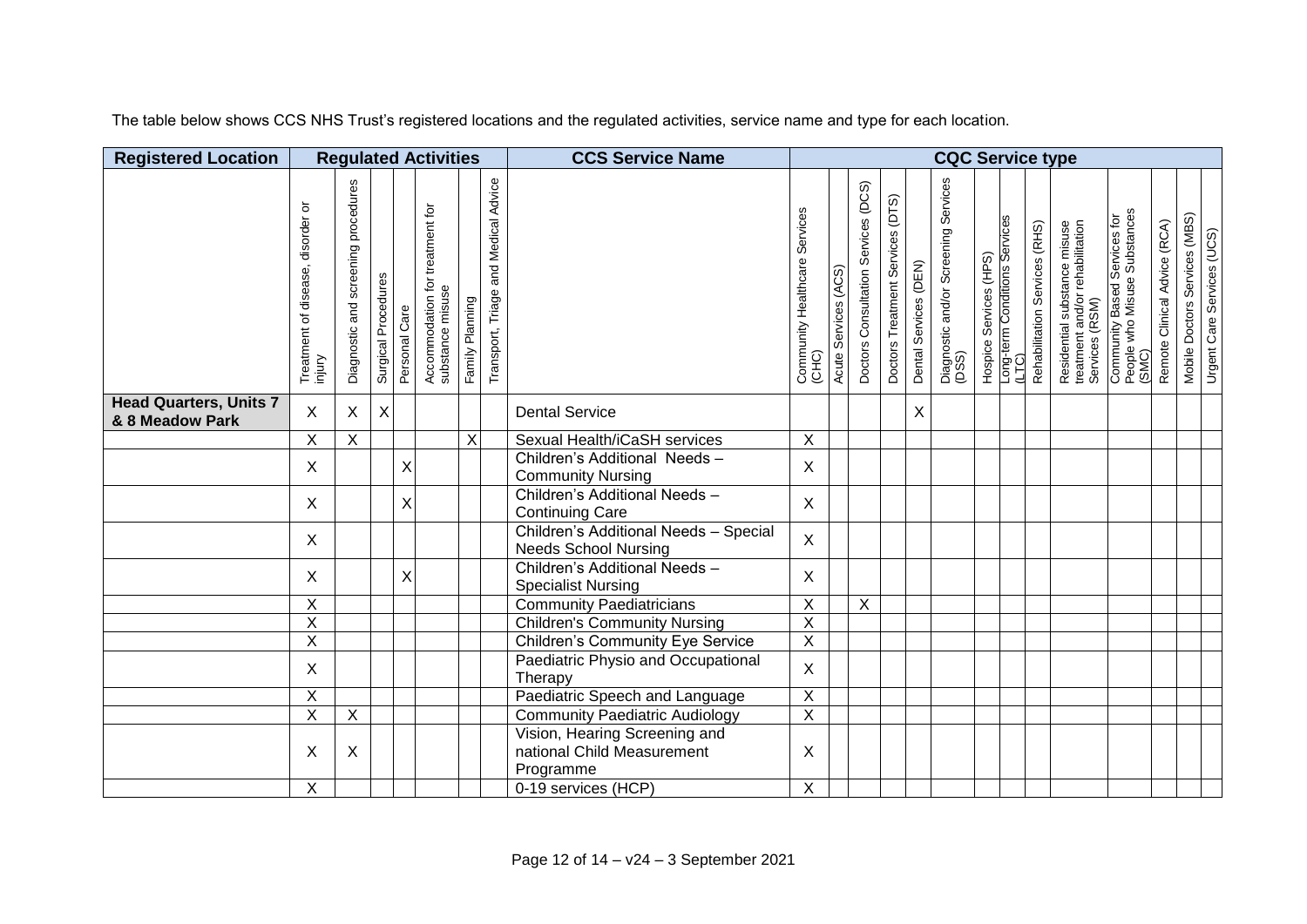| <b>Registered Location</b> |                                                      |                                                |                     |               | <b>Regulated Activities</b>                         |                 |                                         | <b>CCS Service Name</b>                                                 | <b>CQC Service type</b>                   |                            |                                        |                                     |                       |                                               |  |                                                                  |                               |                                                                                   |                                                                       |                              |                                                             |
|----------------------------|------------------------------------------------------|------------------------------------------------|---------------------|---------------|-----------------------------------------------------|-----------------|-----------------------------------------|-------------------------------------------------------------------------|-------------------------------------------|----------------------------|----------------------------------------|-------------------------------------|-----------------------|-----------------------------------------------|--|------------------------------------------------------------------|-------------------------------|-----------------------------------------------------------------------------------|-----------------------------------------------------------------------|------------------------------|-------------------------------------------------------------|
|                            | ৯<br>disorder<br>disease,<br>৳<br>Treatment<br>mjury | procedures<br>screening<br>and<br>Diagnostic a | Surgical Procedures | Personal Care | Accommodation for treatment for<br>substance misuse | Family Planning | and Medical Advice<br>Transport, Triage |                                                                         | Services<br>Community Healthcare<br>(CHC) | (ACS)<br>Services<br>Acute | Services (DCS)<br>Doctors Consultation | (DTS)<br>Doctors Treatment Services | Dental Services (DEN) | Diagnostic and/or Screening Services<br>(DSS) |  | Hospice Services (HPS)<br>Long-term Conditions Services<br>(LTC) | Rehabilitation Services (RHS) | Residential substance misuse<br>treatment and/or rehabilitation<br>Services (RSM) | Community Based Services for<br>People who Misuse Substances<br>(SMC) | Remote Clinical Advice (RCA) | Mobile Doctors Services (MBS)<br>Urgent Care Services (UCS) |
|                            | X                                                    |                                                |                     |               |                                                     |                 |                                         | Infant Feeding Team (Pre-school &<br>breastfeeding)                     | $\sf X$                                   |                            |                                        |                                     |                       |                                               |  |                                                                  |                               |                                                                                   |                                                                       |                              |                                                             |
|                            | X                                                    |                                                |                     |               |                                                     |                 |                                         | <b>Paediatric Dietetics</b>                                             | X                                         |                            |                                        |                                     |                       |                                               |  |                                                                  |                               |                                                                                   |                                                                       |                              |                                                             |
|                            | X                                                    |                                                |                     |               |                                                     |                 |                                         | Youth Offending Team                                                    | $\mathsf X$                               |                            |                                        |                                     |                       |                                               |  |                                                                  |                               |                                                                                   |                                                                       |                              |                                                             |
|                            | X                                                    |                                                |                     |               |                                                     |                 |                                         | Looked After Children                                                   | $\sf X$                                   |                            |                                        |                                     |                       |                                               |  |                                                                  |                               |                                                                                   |                                                                       |                              |                                                             |
|                            | Χ                                                    | $\boldsymbol{\mathsf{X}}$                      |                     |               |                                                     |                 |                                         | Deep Vein Thrombosis (DVT)                                              | $\sf X$                                   |                            |                                        |                                     |                       |                                               |  |                                                                  |                               |                                                                                   |                                                                       |                              |                                                             |
|                            | X                                                    | $\times$                                       |                     |               |                                                     |                 |                                         | Anticoagulation (Luton)                                                 | $\sf X$                                   |                            |                                        |                                     |                       |                                               |  |                                                                  |                               |                                                                                   |                                                                       |                              |                                                             |
|                            | X                                                    |                                                |                     |               |                                                     |                 |                                         | Haemoglobinopathy                                                       | X                                         |                            |                                        |                                     |                       |                                               |  |                                                                  |                               |                                                                                   |                                                                       |                              |                                                             |
|                            | X                                                    | $\boldsymbol{\mathsf{X}}$                      |                     |               |                                                     |                 |                                         | Phlebotomy (Luton)                                                      | $\sf X$                                   |                            |                                        |                                     |                       |                                               |  |                                                                  |                               |                                                                                   |                                                                       |                              |                                                             |
|                            | Χ                                                    | $\boldsymbol{\mathsf{X}}$                      |                     |               |                                                     |                 |                                         | Cancer and Palliative Care (Luton)                                      | $\mathsf X$                               |                            |                                        |                                     |                       |                                               |  |                                                                  |                               |                                                                                   |                                                                       |                              |                                                             |
|                            | X                                                    |                                                |                     | X             |                                                     |                 |                                         | <b>Community Nursing Service</b>                                        | $\mathsf X$                               |                            |                                        |                                     |                       |                                               |  |                                                                  |                               |                                                                                   |                                                                       |                              |                                                             |
|                            | X                                                    | $\boldsymbol{\mathsf{X}}$                      |                     |               |                                                     |                 |                                         | MSK Physiotherapy (where not<br>location specific)                      | X                                         |                            |                                        |                                     |                       |                                               |  |                                                                  |                               |                                                                                   |                                                                       |                              |                                                             |
|                            | X                                                    |                                                |                     |               |                                                     |                 |                                         | Emotional Health & Wellbeing Service<br>(Cambridgeshire & Peterborough) | $\mathsf X$                               |                            |                                        |                                     |                       |                                               |  |                                                                  |                               |                                                                                   |                                                                       |                              |                                                             |
|                            | Χ                                                    | $\overline{\mathsf{x}}$                        |                     |               |                                                     |                 |                                         | <b>Acquired Brain Injury Service</b>                                    | $\mathsf X$                               |                            |                                        |                                     |                       |                                               |  |                                                                  | Χ                             |                                                                                   |                                                                       |                              |                                                             |
|                            | $\overline{X}$                                       | $\overline{X}$                                 |                     |               |                                                     |                 |                                         | <b>Neuro-Rehabilitation Service</b>                                     | $\overline{X}$                            |                            |                                        |                                     |                       |                                               |  |                                                                  | $\overline{\mathsf{X}}$       |                                                                                   |                                                                       |                              |                                                             |